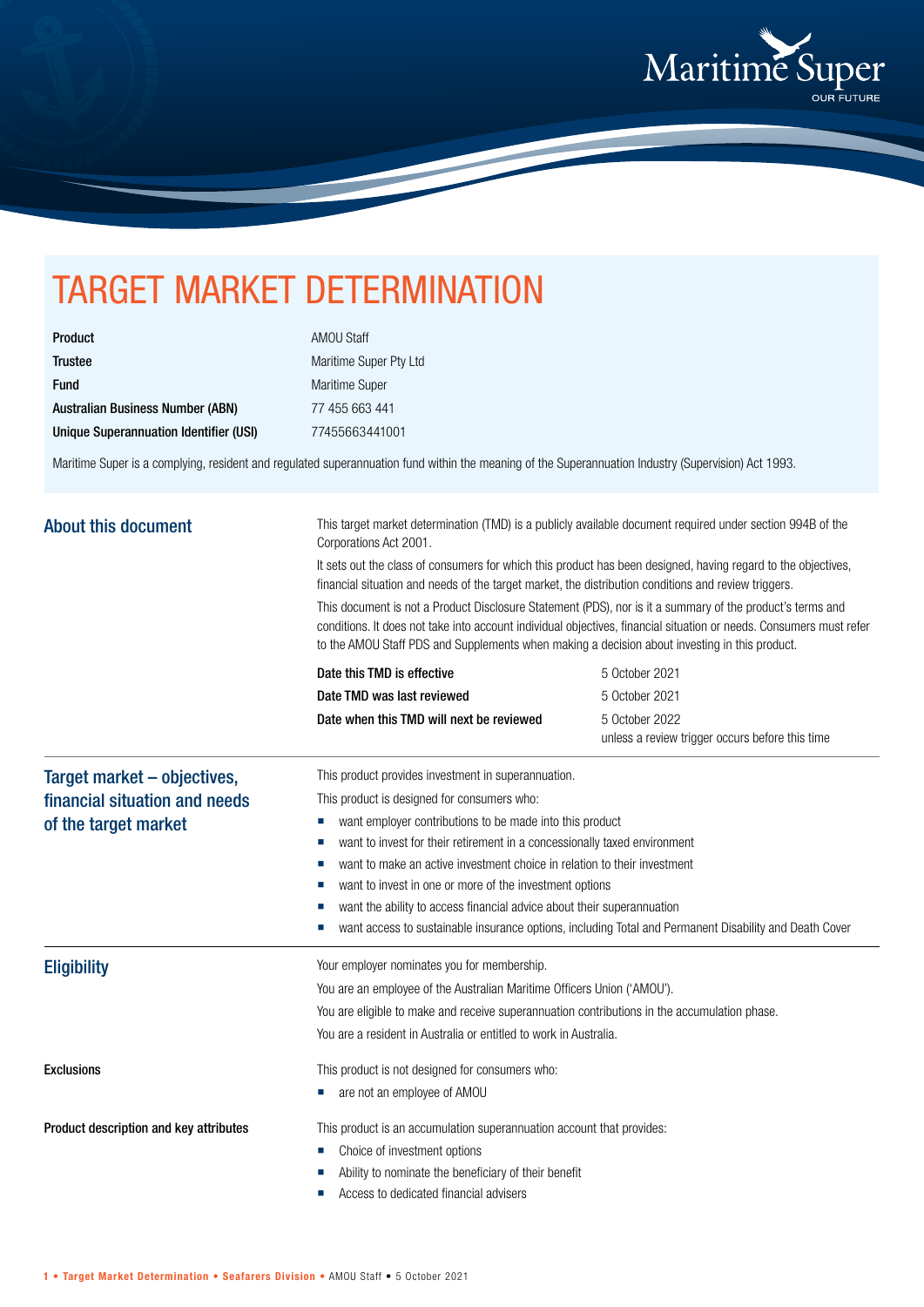| <b>Investments</b>                                                             | The table below sets out the sub-class of customers that each group of investments within AMOU Staff has been<br>designed for:                                                                                                                                                                  |
|--------------------------------------------------------------------------------|-------------------------------------------------------------------------------------------------------------------------------------------------------------------------------------------------------------------------------------------------------------------------------------------------|
| Growth options - actively managed                                              | These options are designed for members who:                                                                                                                                                                                                                                                     |
| - Shares Plus, Australian Equities,<br><b>International Equities, Balanced</b> | Are seeking to invest for long-term growth, through exposure to Australian and international shares, with<br>some exposure to unlisted investments, debt and cash                                                                                                                               |
|                                                                                | Are seeking to earn an investment return equivalent to or higher than CPI +4% pa on average over 20 years                                                                                                                                                                                       |
|                                                                                | and are willing to accept a higher level of risk                                                                                                                                                                                                                                                |
|                                                                                | Are willing to invest in the option for a recommended minimum timeframe of $5+$ years<br>ш<br>Are willing to accept a greater level of volatility                                                                                                                                               |
| Growth options - passively managed -                                           | This option is designed for members who:                                                                                                                                                                                                                                                        |
| <b>Indexed Balanced</b>                                                        | Are seeking to invest for long-term growth, through exposure to Australian and international shares, with<br>some exposure to unlisted investments, debt and cash                                                                                                                               |
|                                                                                | Seeking a lower cost investment                                                                                                                                                                                                                                                                 |
|                                                                                | Are seeking to earn an investment return equivalent to or higher than CPI +2.5% pa on average over<br>20 years and are willing to accept a higher level of risk                                                                                                                                 |
|                                                                                | Are willing to invest in the option for a recommended minimum timeframe of 5+ years<br>×                                                                                                                                                                                                        |
|                                                                                | Are willing to accept a greater level of volatility<br>ш                                                                                                                                                                                                                                        |
| Socially responsible option                                                    | This option is designed for members who:                                                                                                                                                                                                                                                        |
|                                                                                | Are seeking to invest for long-term growth                                                                                                                                                                                                                                                      |
|                                                                                | Are seeking to invest in a responsible investment option                                                                                                                                                                                                                                        |
|                                                                                | Are seeking to earn an investment return equivalent to or higher than CPI +3% pa on average over 20 years<br>and are willing to accept a higher risk level                                                                                                                                      |
|                                                                                | Are willing to invest their capital in the option for a recommended minimum timeframe of $5+$ years                                                                                                                                                                                             |
| Moderate option - Conservative Balanced                                        | This option is designed for members who:                                                                                                                                                                                                                                                        |
|                                                                                | Are seeking to invest for long-term growth, across a range of asset classes<br>ш                                                                                                                                                                                                                |
|                                                                                | Are seeking to earn an investment return equivalent to or higher than CPI +3% pa on average over 20 years<br>and are willing to accept a medium level of risk                                                                                                                                   |
|                                                                                | Are willing to invest in the option for a recommended minimum timeframe of $5+$ years                                                                                                                                                                                                           |
|                                                                                | Are willing to accept some volatility                                                                                                                                                                                                                                                           |
| Defensive options - Capital Stable, Cash                                       | These options are designed for members who:                                                                                                                                                                                                                                                     |
|                                                                                | Are seeking to invest in lower risk options<br>$\mathbf{r}$                                                                                                                                                                                                                                     |
|                                                                                | Are seeking to earn an investment return up to CPI +2% pa on average over 20 years and are willing to<br>accept a lower level of risk                                                                                                                                                           |
|                                                                                | Have a short term investment horizon<br>ш                                                                                                                                                                                                                                                       |
| <b>Insurance</b>                                                               | Consumers may access insurance through this product. To be eligible they must meet the age, employment and<br>residency requirements detailed in the AMOU Staff Insurance Supplement. The table below sets out the sub-<br>class of consumers that each insurance option has been designed for: |
| Death insurance cover                                                          | This option is designed for members who:                                                                                                                                                                                                                                                        |
|                                                                                | Are aged between 15 and 64                                                                                                                                                                                                                                                                      |
|                                                                                | Want the ability to increase their cover (voluntary cover)                                                                                                                                                                                                                                      |
|                                                                                | Want to nominate beneficiaries of the death benefit                                                                                                                                                                                                                                             |
| <b>Total &amp; Permanent Disablement</b>                                       | This option is designed for members who:                                                                                                                                                                                                                                                        |
| insurance cover                                                                | Are aged between 15 and 64                                                                                                                                                                                                                                                                      |
|                                                                                | Want to receive a lump sum benefit in the event they are unable to ever work again due to illness or<br>accident                                                                                                                                                                                |
|                                                                                | Want the ability to increase their cover (voluntary cover)                                                                                                                                                                                                                                      |
| Income Protection insurance cover                                              | This option is designed for members who:                                                                                                                                                                                                                                                        |
|                                                                                | Are aged 15 to 64                                                                                                                                                                                                                                                                               |
|                                                                                | Want to receive a monthly benefit if they cannot work for an extended period of time due to injury or illness                                                                                                                                                                                   |